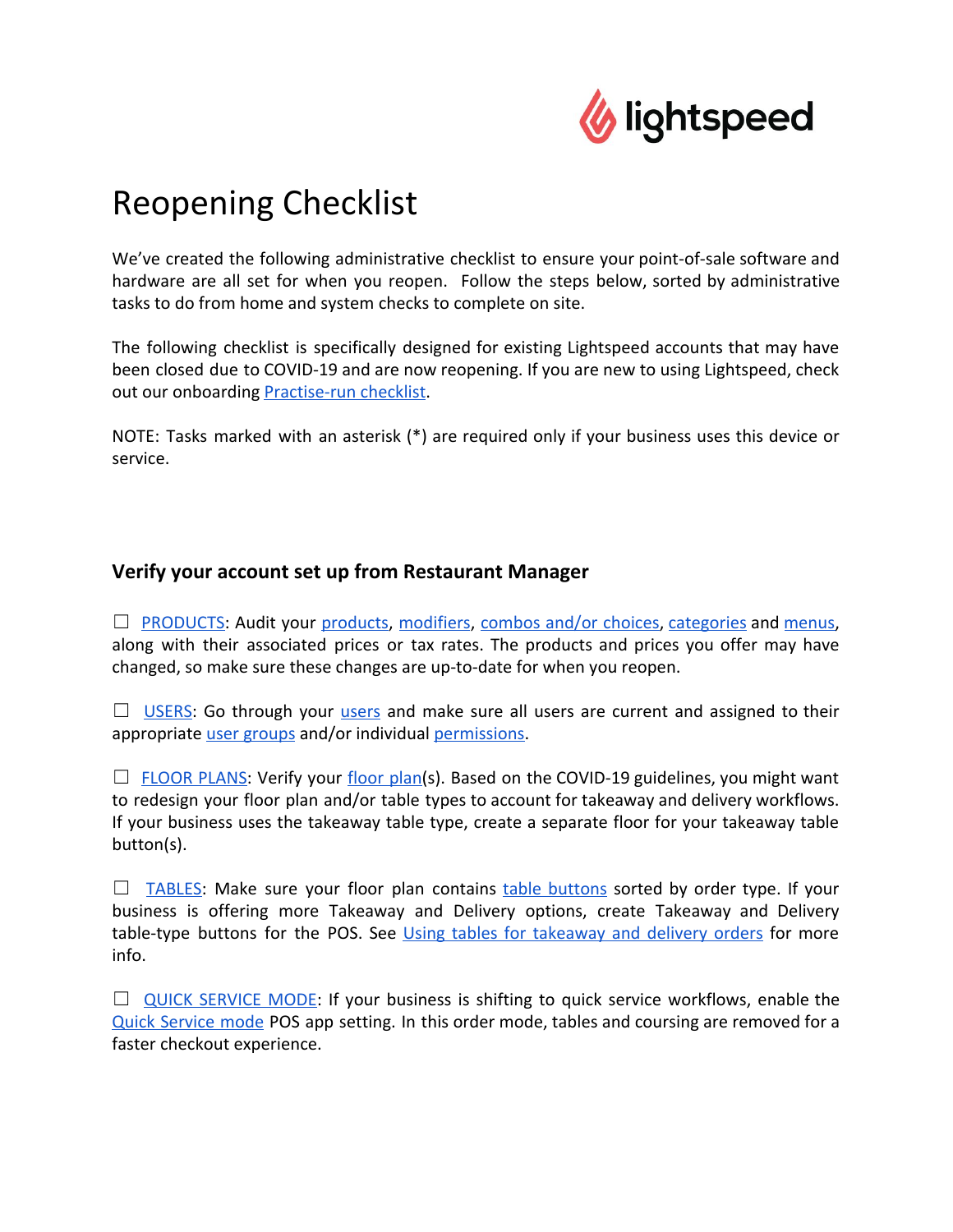

### **Verify any add-on products or integrations**

 $\Box$  [DELIVERY](https://resto-support.lightspeedhq.com/hc/en-us/articles/360018732534-About-Lightspeed-Delivery): Make sure your menus and business hours are up-to-date with your Delivery integration, especially if this info has changed since reopening.

 $\Box$  [DELIVERY](https://resto-support.lightspeedhq.com/hc/en-us/articles/360018732534-About-Lightspeed-Delivery): Send a test order though Lightspeed Delivery to confirm your connection between the POS and delivery platform(s).

 $\Box$  [LOYALTY](https://resto-support.lightspeedhq.com/hc/en-us/articles/360009386554-About-Lightspeed-Loyalty): Use the email [marketing](https://resto-support.lightspeedhq.com/hc/en-us/articles/360012367513-Email-marketing) feature to let customers know when you are reopening and/or to offer a [one-time reward](https://resto-support.lightspeedhq.com/hc/en-us/articles/360012062173-Rewards) for their first purchase after lockdown.

 $\Box$  [SELF-ORDER](https://resto-support.lightspeedhq.com/hc/en-us/articles/227072008-About-Table-mode) MENU: If your workflows now focus on quick service, make sure your Self-Order Menu is configured to [Kiosk Mode i](https://resto-support.lightspeedhq.com/hc/en-us/articles/227069748-About-Kiosk-mode)nstead of [Table Mode](https://resto-support.lightspeedhq.com/hc/en-us/articles/227072008-About-Table-mode).

#### **Check your hardware**

□ ROUTER - Confirm a working network/WiFi connection. Verify your network connection on every device by confirming which WiFi network you are connected to. All Lightspeed devices need to be connected to the same network to communicate with one another. Should you have issues with your network connection, please contact your Internet Service Provider or installer.

 $\Box$  iOS [DEVICES](https://resto-support.lightspeedhq.com/hc/en-us/articles/115003931328-Updating-Restaurant-POS) - Confirm that the Lightspeed Restaurant POS app is running the most current app version on your iOS device(s). Go to the App Store, tap your profile icon at the top right of the screen and scroll down to view any pending updates. If Lightspeed Restaurant POS displays on screen, tap *Update*.

 $\Box$  [PRINTERS](https://resto-support.lightspeedhq.com/hc/en-us/articles/360045285713-About-printing) - Make sure all Bar, Kitchen, Receipt, and/or Fiscal printers are turned on and still connected to your iOS device and network. Open the Lightspeed Restaurant POS app on your iPad. From the User/PIN Login screen, tap *Tools > Print Test* to see a list of connected printers. Validate that all your printers are listed and that their IP Addresses match what has been inputted on Restaurant Manager.

 $\Box$  PAYMENT [TERMINALS](https://resto-support.lightspeedhq.com/hc/en-us/articles/360000359654-About-payment-processing) - Make sure all payment terminals are powered on and properly connected to your network, whether Bluetooth, WiFi, or by Ethernet (LAN) cable. Since payments terminals vary by region and processor, refer to the Payment [Processor](https://resto-support.lightspeedhq.com/hc/en-us/articles/360000359654) page for more set up information on each terminal type.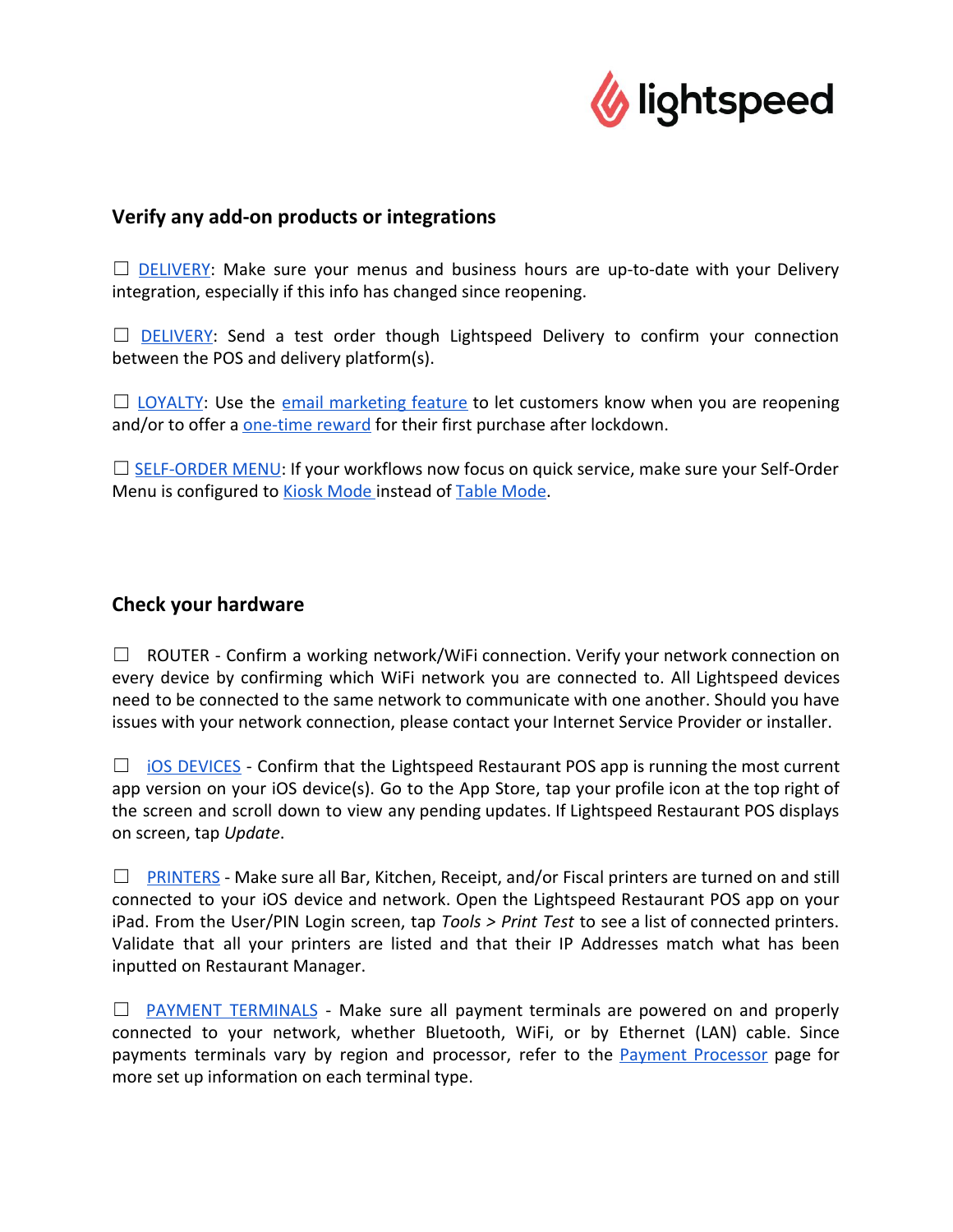

☐ [\\*LITESERVER](https://resto-support.lightspeedhq.com/hc/en-us/articles/115003529548-About-the-LiteServer) - Confirm your LiteServer's connectivity by logging in to *Restaurant Manager > Support >* and viewing your LiteServer connectivity status. If your LiteServer is offline, ensure the LiteServer is powered on by pressing once on the device's square power button. Wait for the Liteserver to boot up (this can take up to five minutes). Refresh the Restaurant Manager *Support* page until the connectivity status reads *Online*. If you encounter any problems, see *Troubleshooting tips* below.

 $\Box$  [\\*SCANNERS](https://resto-support.lightspeedhq.com/hc/en-us/articles/360024043254) - If your business uses scanners to add products to an order, ensure the scanner is charged and connected. The **Socket Mobile [Scanner](https://resto-support.lightspeedhq.com/hc/en-us/articles/360024043254-Setting-up-the-Socket-Mobile-S700)** connects to the iOS device through a Bluetooth connection. To confirm pairing, navigate to your iOS Settings and ensure Bluetooth is on and paired to the scanner.

□ [\\*CUSTOMER](https://resto-support.lightspeedhq.com/hc/en-us/articles/115001010114-About-Customer-Facing-Display) FACING DISPLAY (CFD) - Confirm the Customer Facing Display device is properly connected to the POS device. If you see a red dot at the bottom of the screen while launching the Lightspeed CFD app, you'll need to [repair the CFD device.](https://resto-support.lightspeedhq.com/hc/en-us/articles/115001011534-Pairing-the-Customer-Facing-Display)

 $\Box$  [\\*KITCHEN](https://resto-support.lightspeedhq.com/hc/en-us/articles/360038745453-About-using-Kitchen) DISPLAY SYSTEM (KDS) - Log in and test your Kitchen Display before reopening to make sure it's still connected to your network and receiving orders. Clear any old tickets by tapping the Hamburger menu at the top left and then **Clear all tickets**.

☐ \*SELF [ORDER](https://resto-support.lightspeedhq.com/hc/en-us/articles/227072088-About-Self-Order-Menu) MENU - Ensure your Self-Order Menu device is connected to the same network as the POS device. Verify that your Menu app is connected by performing a test transaction.

# **Test run your Restaurant POS app**

- $\Box$  Login to the Lightspeed Restaurant POS app to verify that all users can login
- $\Box$  Confirm floorplan access for each user type
- $\Box$  Verify your menus, categories and products by adding items to a receipt
- $\Box$  Send an order to a Bar and/or Kitchen printer
- $\Box$  Print a receipt
- $\Box$  Complete a test transaction on a payment terminal
- $\Box$  Finalize a receipt
- $\Box$  Void a payment or finalized receipt

 $\Box$  If you use Z Reports, run a Z Report (Day and User) before starting your first shift to clear your totals.

 $\Box$  Send your staff the **[Practise-run](https://resto-support.lightspeedhq.com/hc/en-us/articles/228266668-Practice-run-checklist) checklist** as a useful tool for learning (or brushing up on) Lightspeed POS workflows.